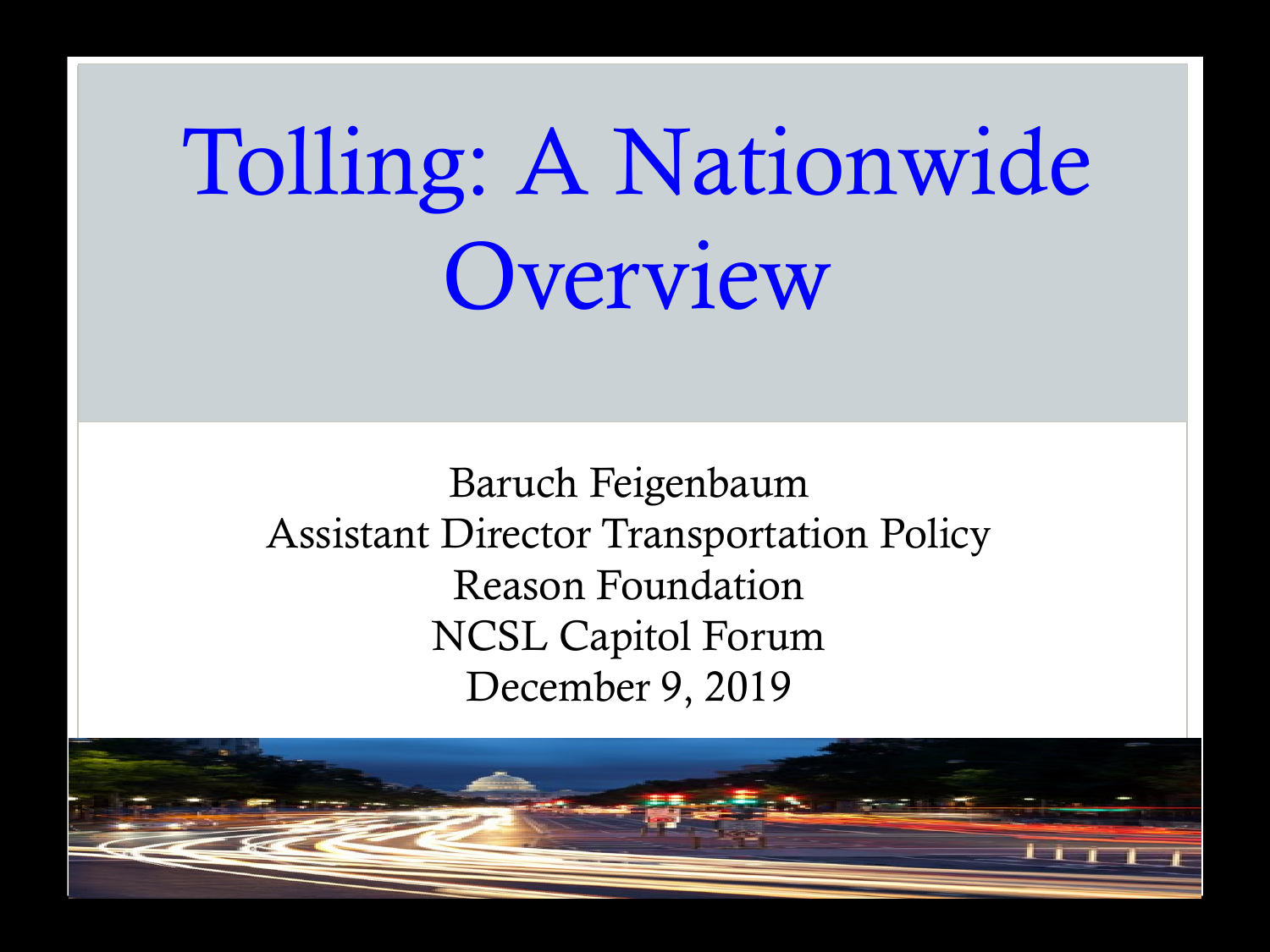## Outline

- Why Tolling
- Types of Tolling
- Tolling and Delivery Method
- 21<sup>st</sup> Century Tolling
- Four Federal Tolling Programs
- Tolls and Transit

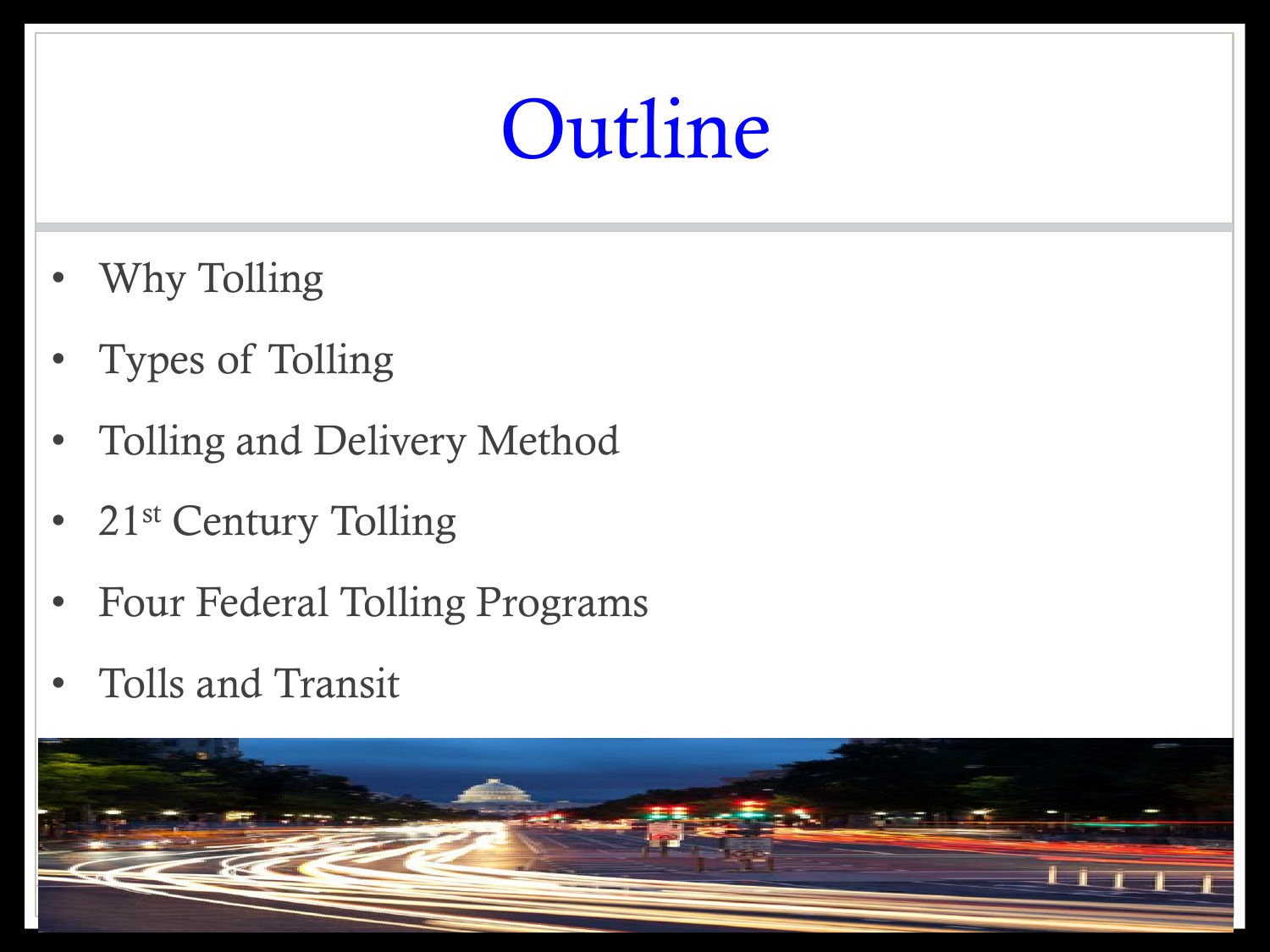## Why Tolling

- Provides a revenue-source for construction, maintenance and operations
- Follows users-pay/users-benefit principle used for 100 years
	- Ensures transportation does not have to compete with other priorities
- Tolling/MBUFs are likely successor to gas tax
	- Gas tax first introduced in Oregon in 1919
	- Due to improving fuel efficiency, electric vehicles gas tax does not provide same purchasing power
- Tolling has advantages over the gas tax
	- Charges motorist for exact roadway used
	- Can help manage congestion
	- Tolling and transit encourages person throughput

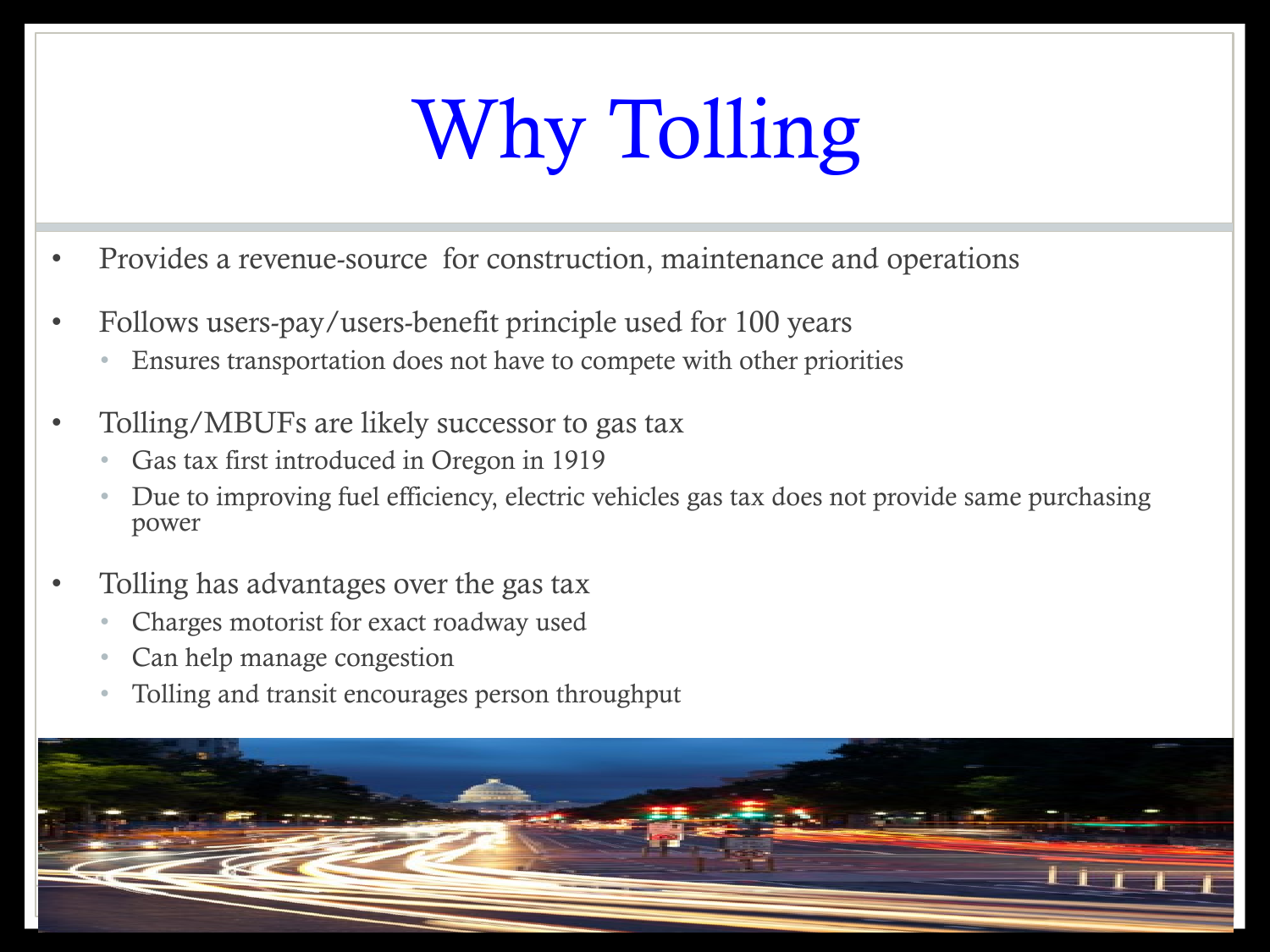# Many Types of Tolling

- Thirty-five states have some form of tolling
- Basic types of tolling
	- Roadway tolls: Long-distance turnpike or regional tollroad
		- Ex) New Jersey Turnpike, Dulles Tollway (VA)
	- Bridge tolls: Specific bridge, tunnel
		- Ex) Foley Beach Express (AL), Lincoln Tunnel (NY)
	- Managed lanes: Some lanes on highway variably-priced
		- Ex) SR 91 Express Lanes (CA), I-35W Express Lanes (MN)
	- Congestion pricing: All lanes on highway variably priced
		- Ex) I-66 Inside the Beltway peak-direction (VA)
	- Cordon Pricing:: All entrances to zone, region priced typically at geographic boundary
		- Ex) Manhattan Cordon Pricing Plan
		- Limited use in U.S. to NYC, SF, DC?

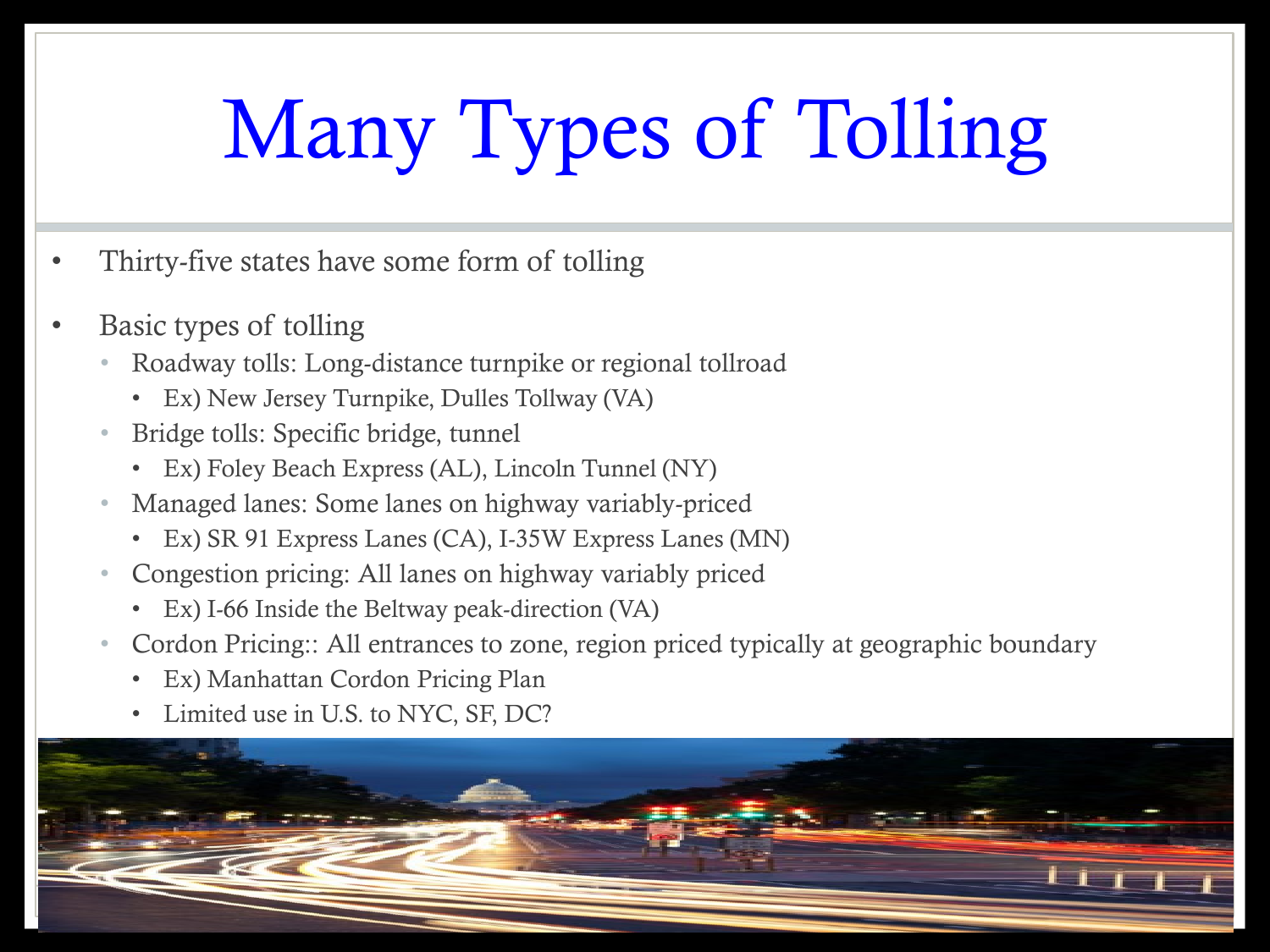#### Fixed, Variable and Time of Day Tolls

- How to adjust tolls
	- Fixed: Same rate every day, all day regardless of congestion
		- New Jersey Turnpike
	- Time-of-day or By day: Adjusts based on fixed schedule or day of week
		- CA 91 Express Lanes adjusts based on hour
			- Different schedules for M-R, F and weekends
		- DE 1 charges different prices for weekdays and weekends
	- Variable based on congestion: Adjusts based on traffic congestion
		- VA I-495 Managed Lanes
	- Each type of tolling can be Fixed, Time-of-day or Variable except congestion pricing
	- Variable has advantage of managing traffic conditions, but includes learning curve to understand and accept

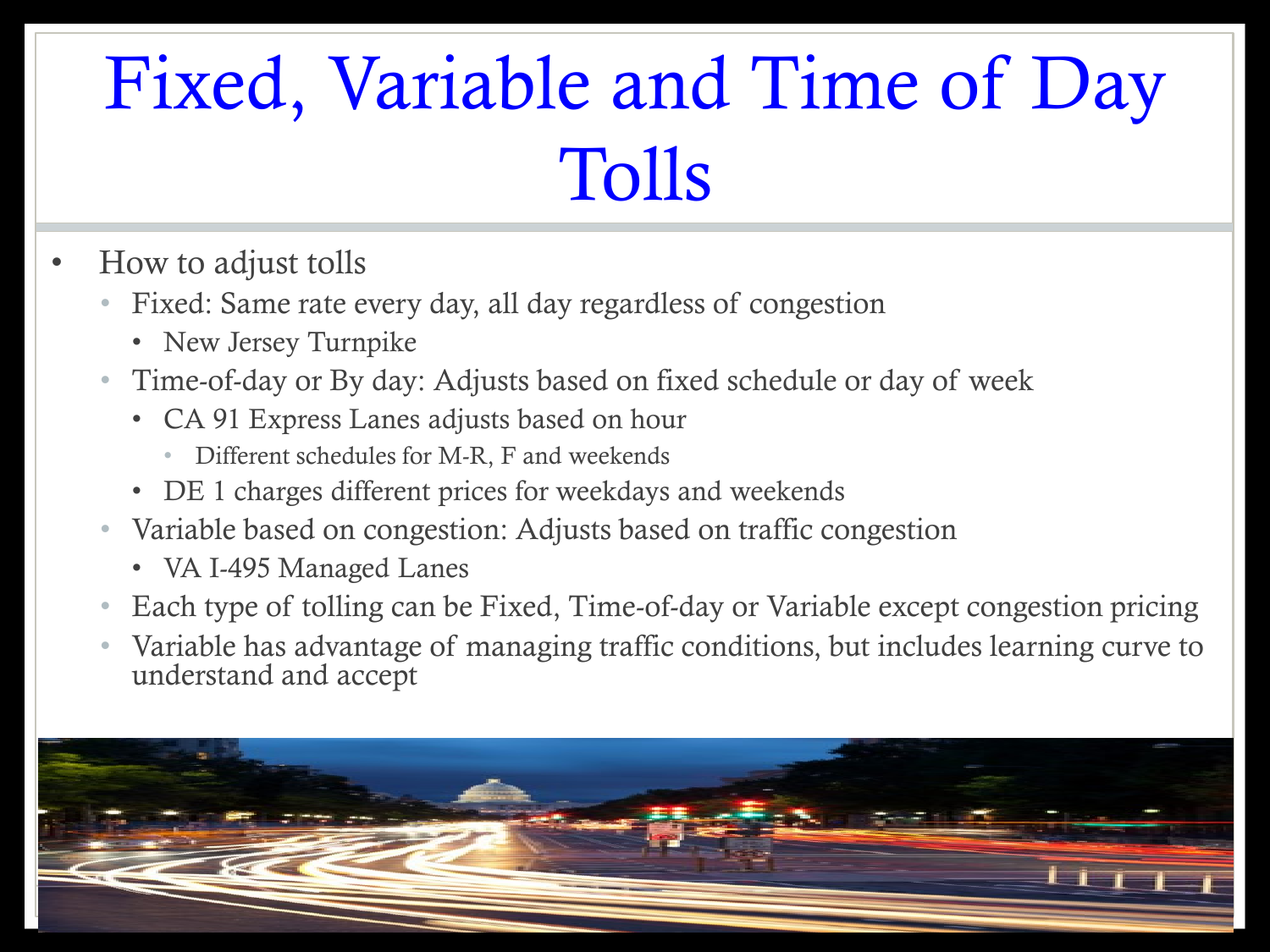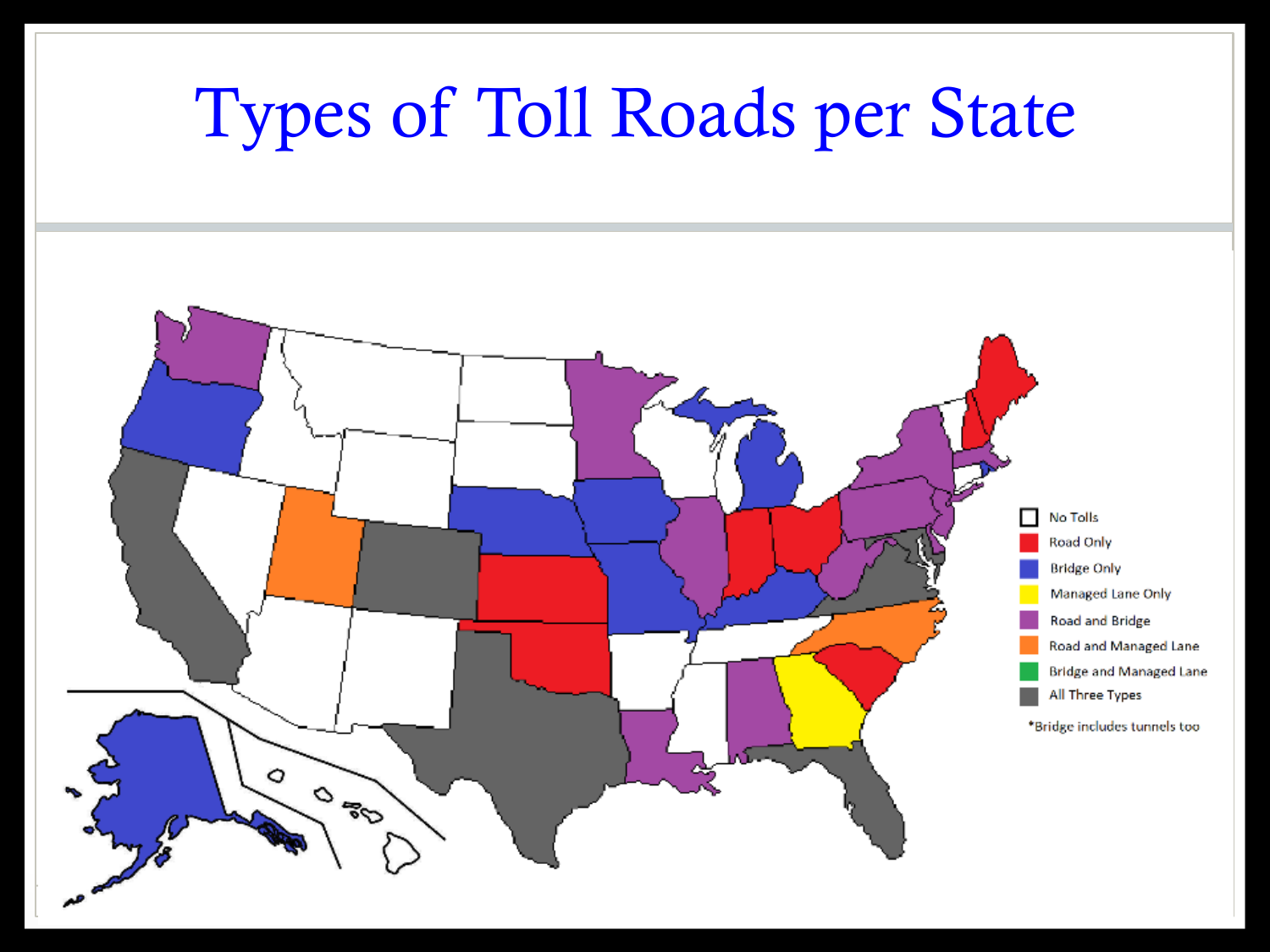# Many Types of Tolling

- Types of Agencies
	- Statewide: Oversees all toll facilities in state
		- Ex) Maryland Transportation Authority, Georgia StateRoad and Tollway Authority
	- Regional: Oversees toll facilities in region
		- Ex) Central Texas Regional Mobility Authorities, Northwest Parkway (CO)
- Types of Operators
	- Public: Owned and operated by state or regional government
		- Ex) New Jersey Turnpike, C-470 Tolllanes
	- Public-Private Partnership: Leased and operated by private party. Private party must meet state requirements to operate roadway
		- Ex) Indiana Tollroad, I-495 Express Toll Lanes
	- Private: Owned and operated by a private entity
		- Ex) Foley Beach Expressway (AL), Orchard Pond Parkway (FL)

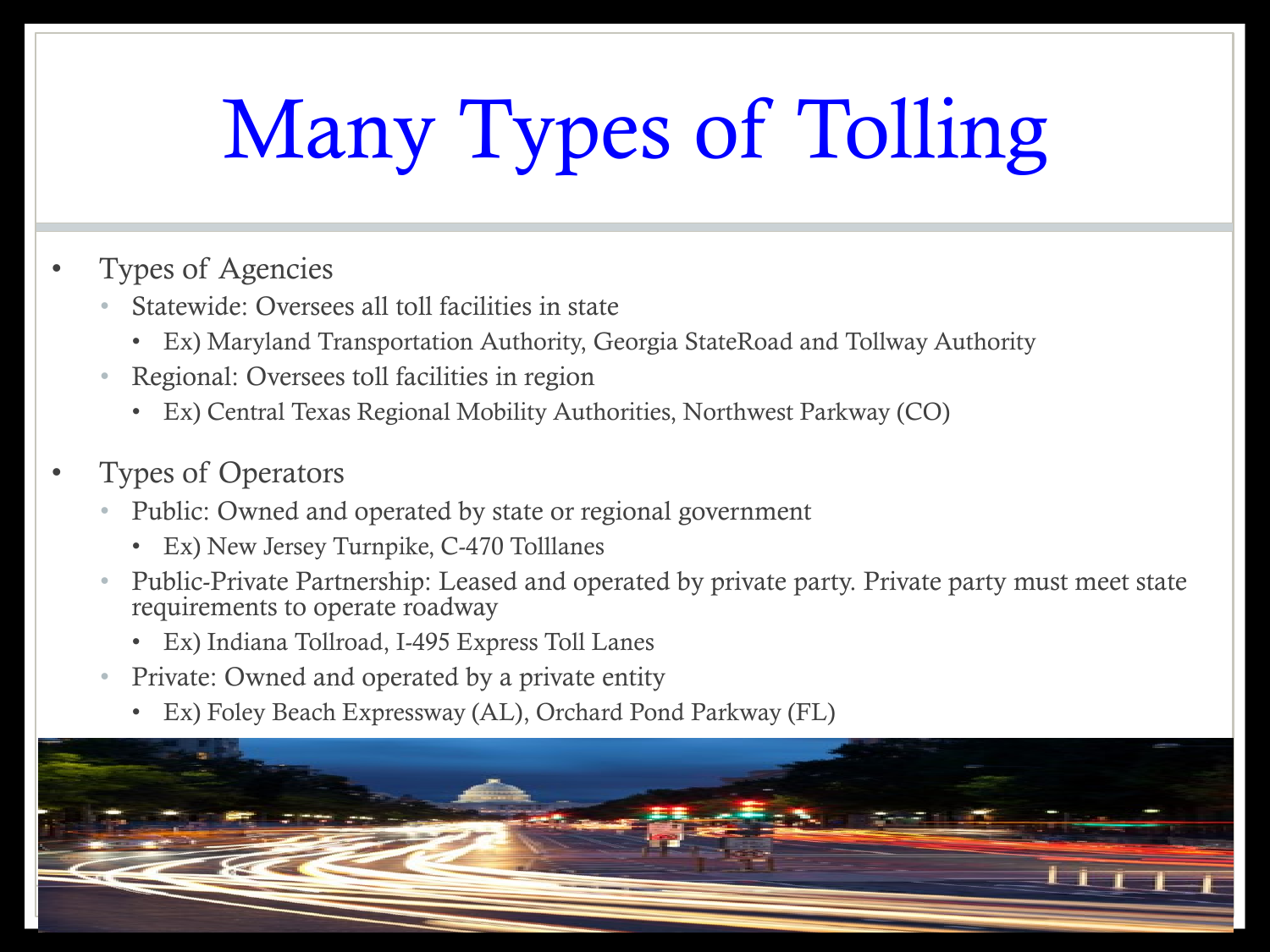#### Toll Operating Authorities





Statemide operating entity Regional operating antity

Statewide and regional operating entity

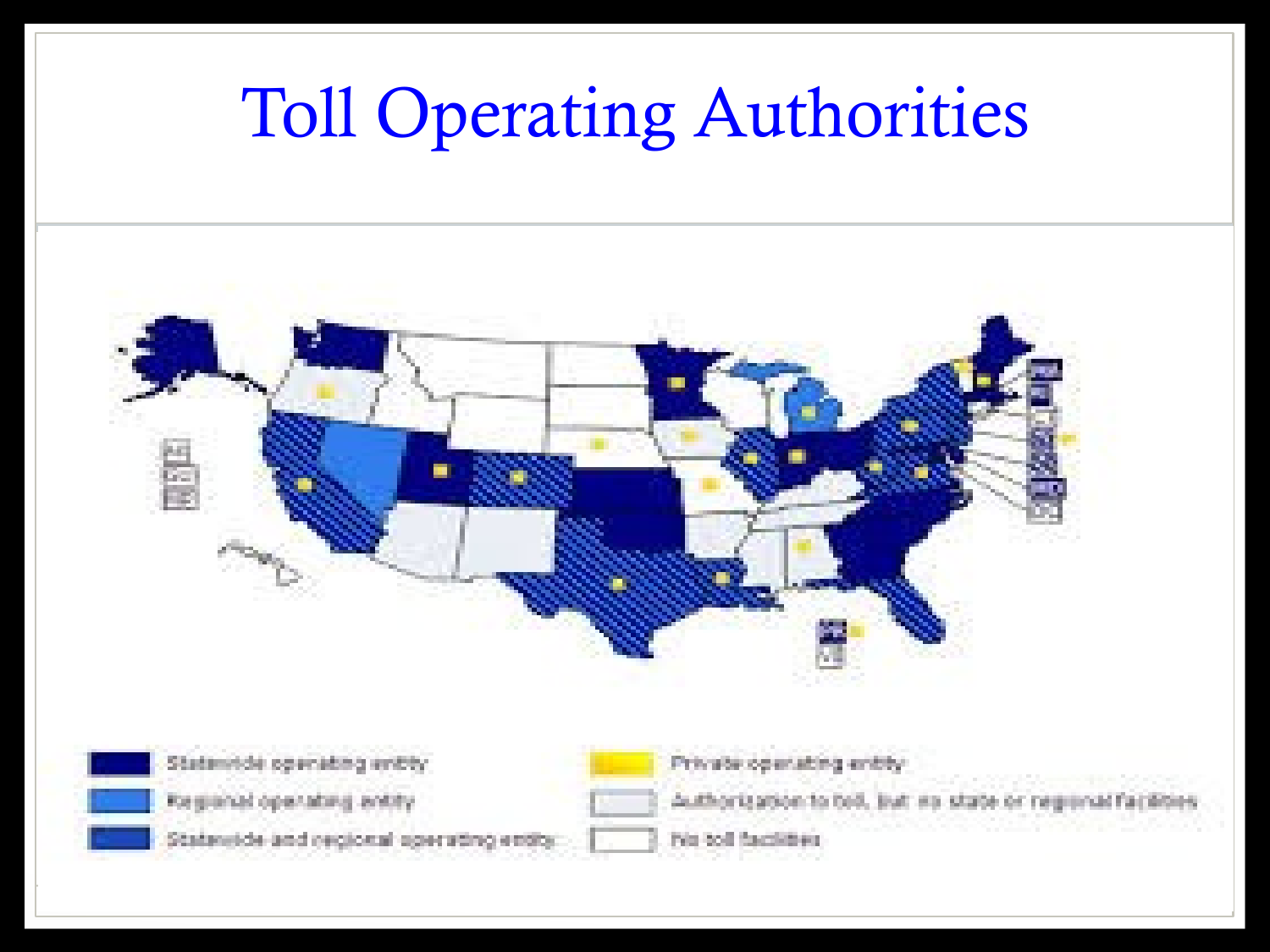### Tollroad Delivery Method

- Range from states build themselves through design-build (DB) to full public private partnership (P3) and private tollroad
	- Private construction option for tollroads and bridges but not managed lanes, congestion pricing or cordon pricing
		- Limited in use
	- At minimum states use design-build not design-build-bid
	- Options in middle design-build-finance (P3 lite)
- Biggest advantage of P3 is risk transfer
	- Two types of P3s
		- Toll concessions: Tolling provides revenue
		- Availability payments: Revenue can be from any source
- P3s provide financing tools, tolls provide funding
- State DOTs give up some elements of control

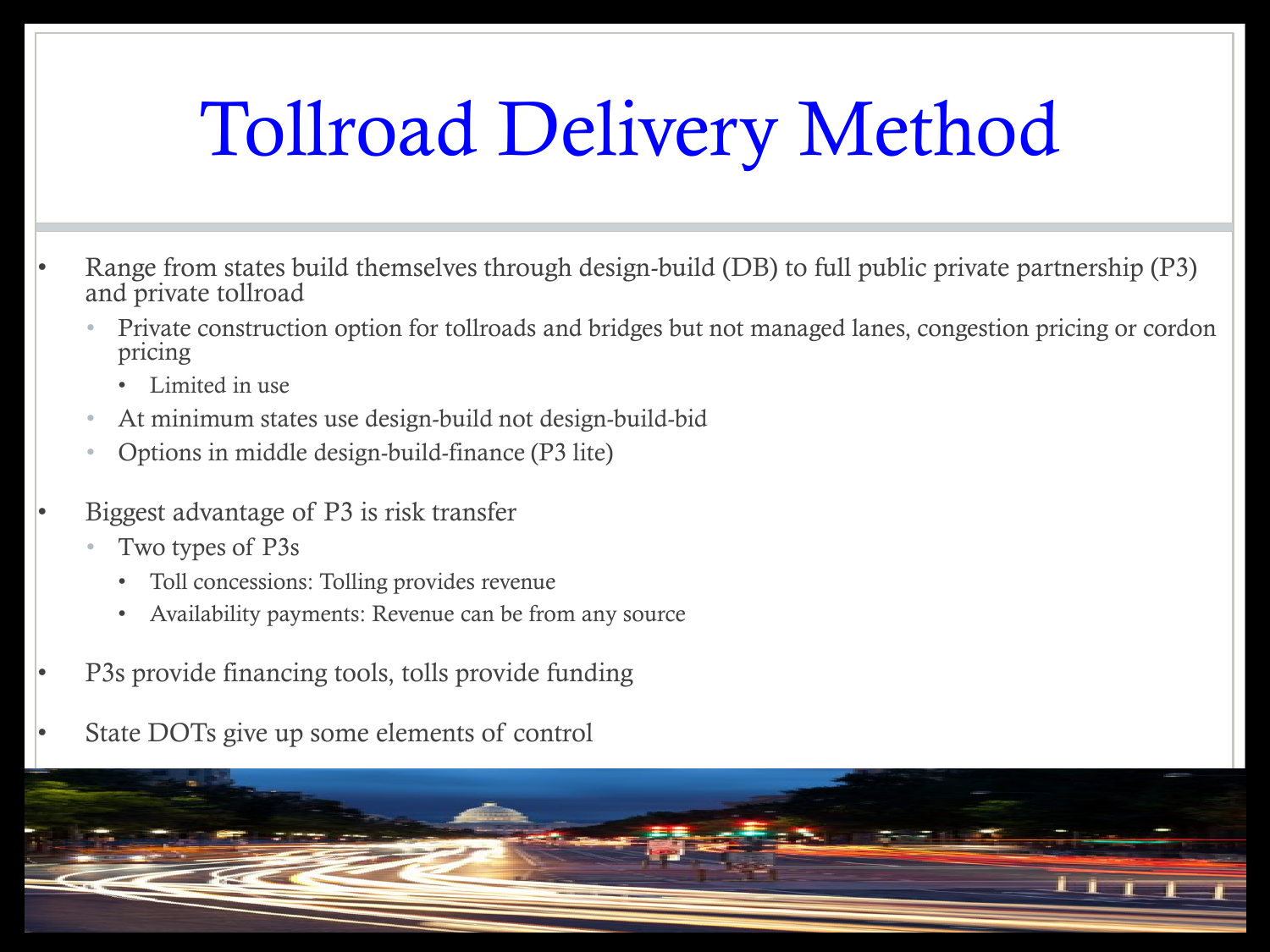# Usage and Tolling

- Tollroad usage
	- Open to all vehicles
		- Ex) Ohio Turnpike, I-66 outside the beltway express lanes (VA)
	- Car-only
		- Ex) Garden State Parkway, I-85 HOT lanes (GA)
- Toll payment structure
	- All vehicles pay proportionate rate, trucks pay four times rate of cars
		- Ex) Kansas Turnpike, Triangle Expressway (NC)
	- Only trucks pay
		- Ex) Rhode Island bridge tolls
	- Out-of-state/region pay more
		- Henry Hudson Bridge (NYC), Rejected I-81 tolls (VA)

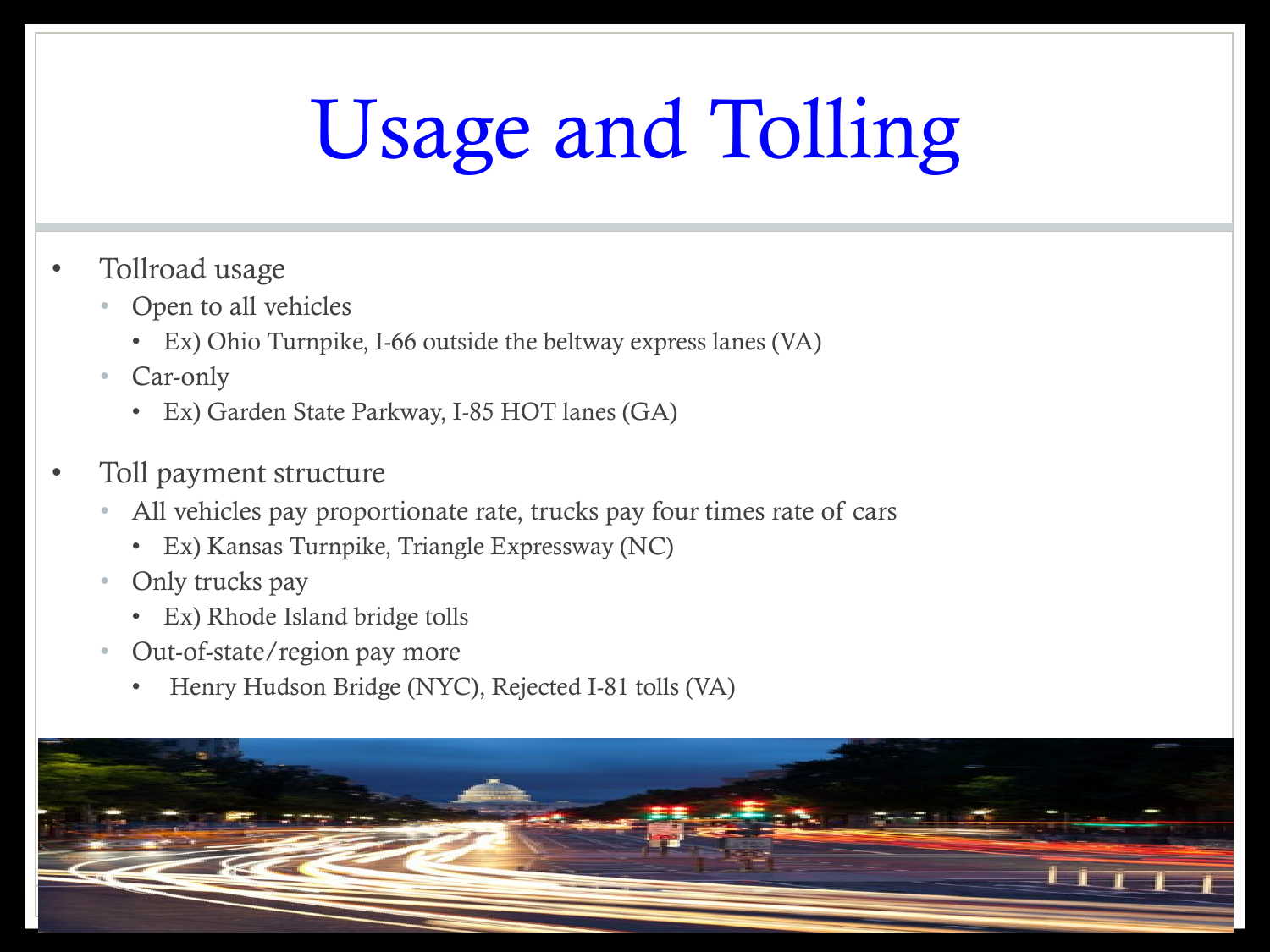20th Century Tollroads: Your Grandfather's Tollroad

- Mostly state turnpikes with some local roads
	- New Jersey Turnpike
	- Dulles Tollroad
- Required tollbooth collectors and physical operators which led to a collection costs of 25% of total revenue
- Long queues and lane changes led to traffic accidents and safety problems
- State of the art technology was throwing quarters into bins or using a paper ticket
- Not convenient

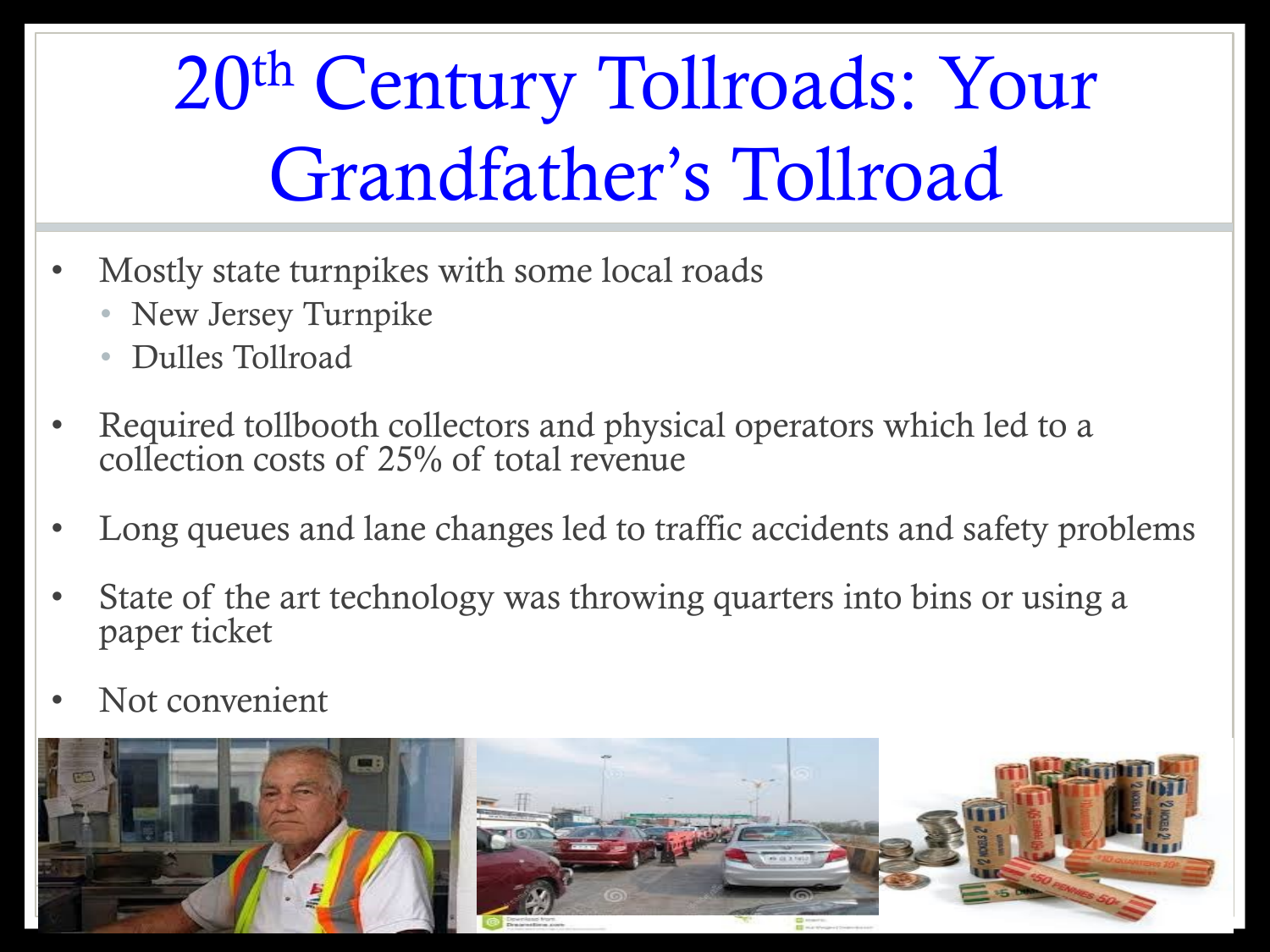### 21st Century Tollroads

- Many different types
	- Managed Lane
	- Bridge
	- Congestion Pricing
- Uses all electronic tolling which reduces costs of collection to 5%, lower in the future
	- Motorists have prepaid accounts
	- Tolling uses windshield transponders read by antennas on overhead gantries
	- No tollboothes
	- Some systems allow collection via license plates with bill sent to motorist
	- Surveillance to catch violators
	- Prepayment options for unbanked, users concerned about privacy

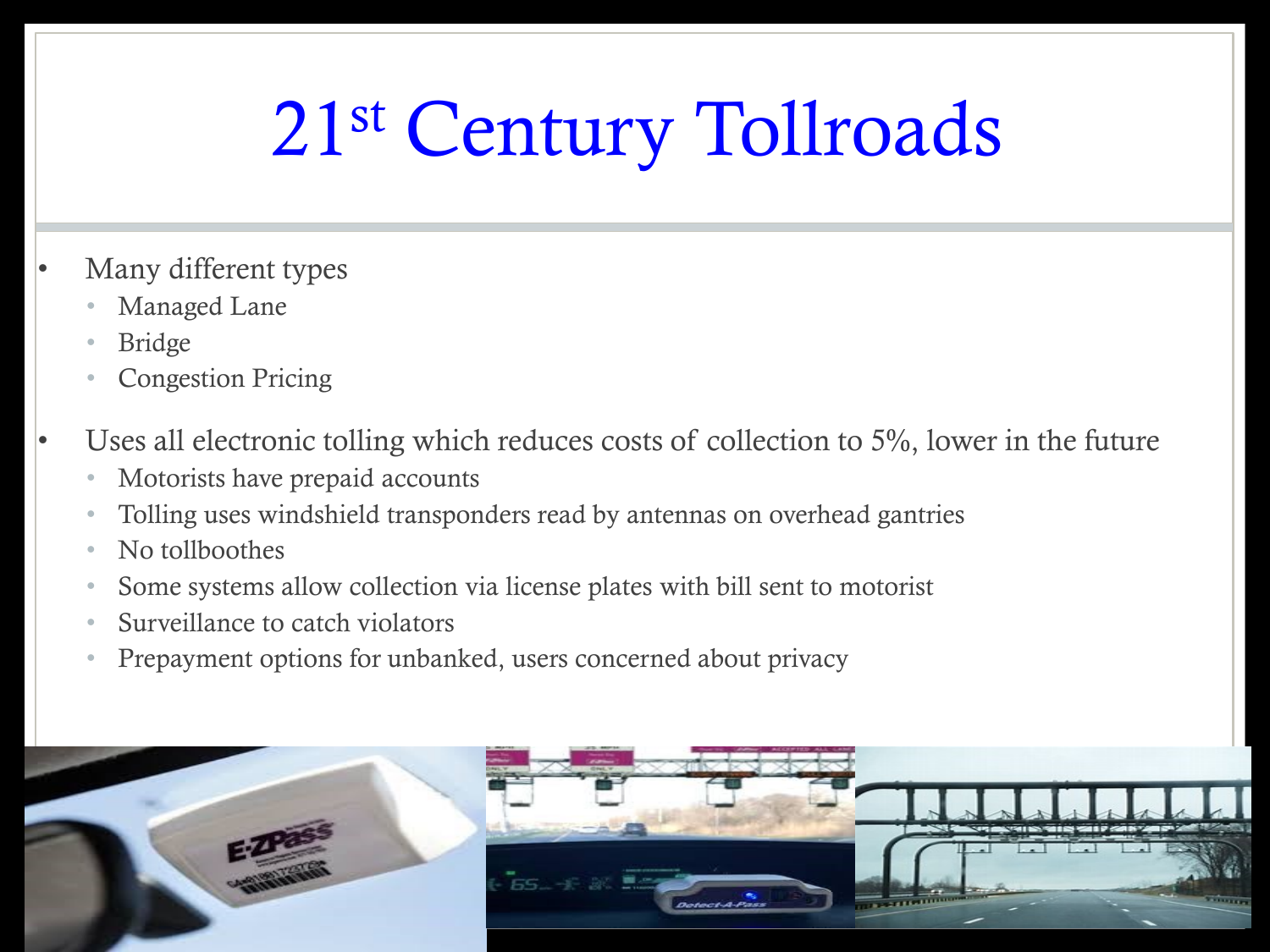## How are Tolls Collected

- No queues lead to safer highways, fewer delays
	- Traffic accidents reduced 75-90% compared to tollboothes
- Interoperability across states allows person with one account to use toll facilities in multiple states
	- Regional systems such as EZ-Pass in 17 states
	- Nationwide interoperability allows multiple technologies, types of transponders to speak with each other
		- Work in progress

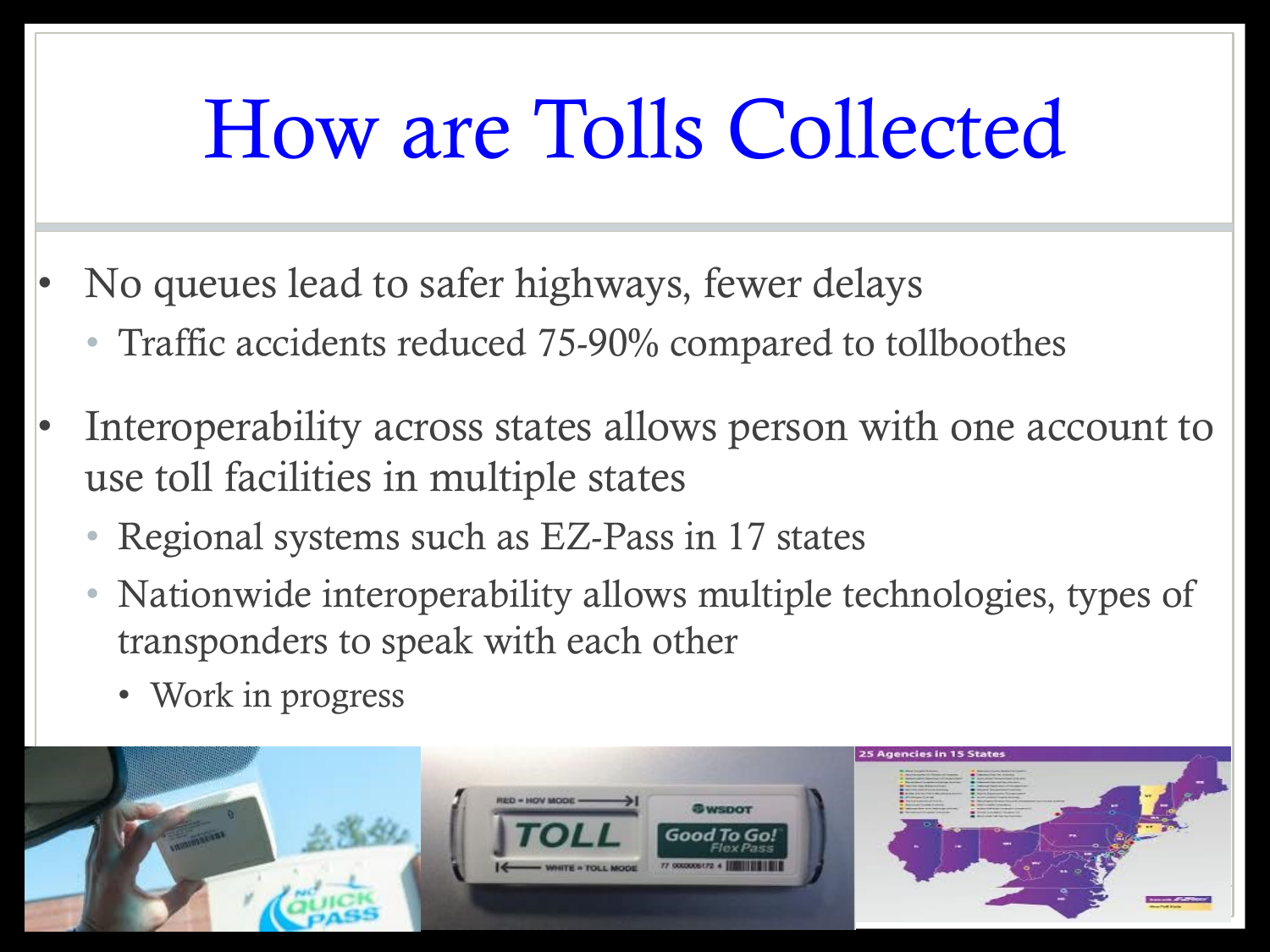#### Different Federal Tolling Programs

- Four different federal tolling programs
	- Section 129 Exceptions to the Freedom From Tolls Provisions
		- On Interstate System can build new capacity as long as existing capacity remains free
			- Managed Lanes (VA I-495 Express Lanes)
		- On Interstate System can replace existing bridge or tunnel with new improved tolled bridge or tunnel
			- Rhode Island truck tolls
		- Build new tolled road
			- Loop 1 in Austin

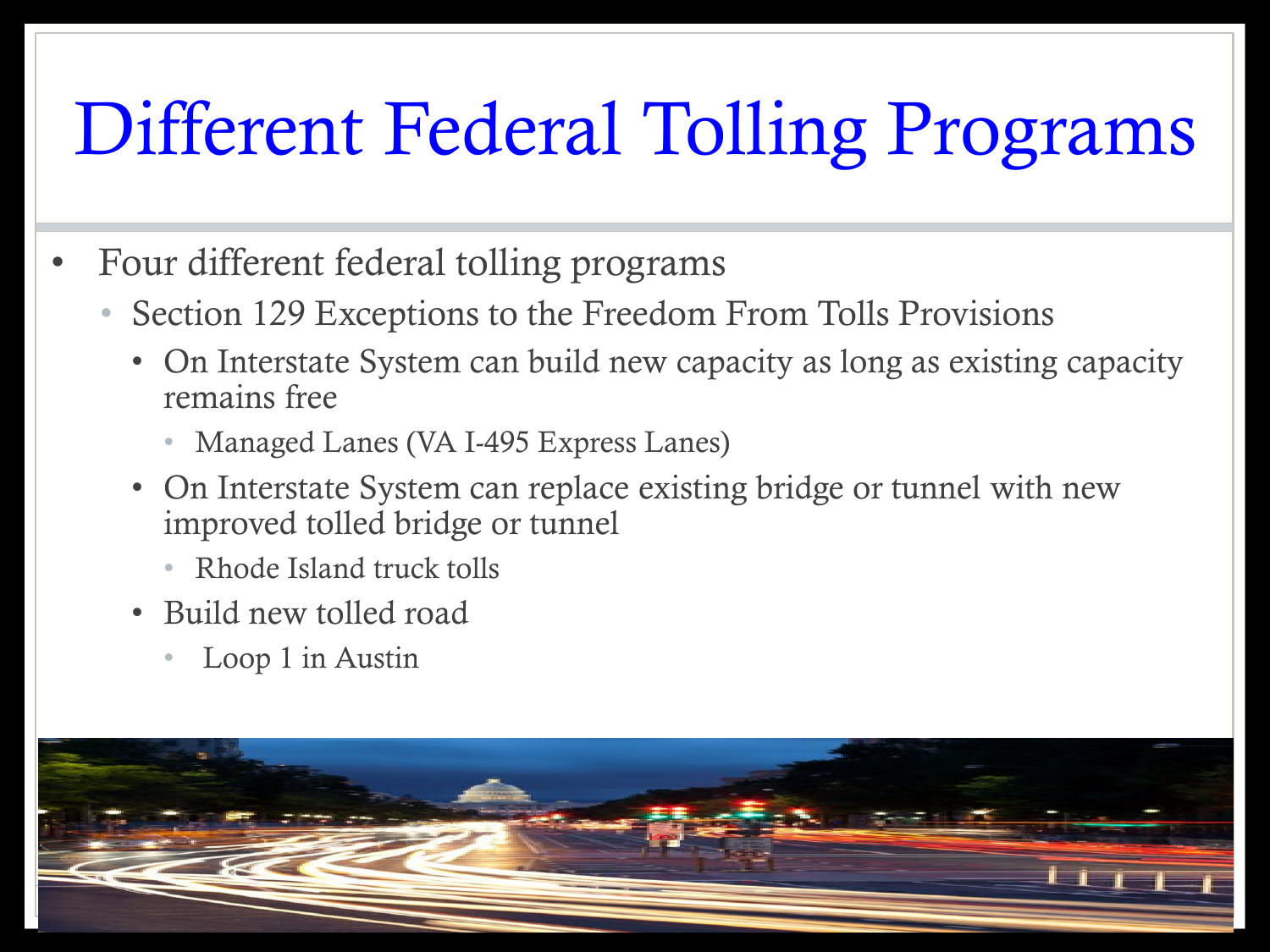### Different Federal Tolling Programs (2)

- Four different federal tolling programs
	- Section 166 Requirements for High Occupancy Vehicle Facilities
		- Allows states/public authorities to charge tolls to vehicles that do not meet HOV threshold
			- High Occupancy Toll (HOT) Lanes
				- Buses, vanpools do not pay tolls
		- Popular option for HOV lanes suffering from goldilocks phenomena
		- Many HOV lanes fail operating requirement of travel speeds of 45 mph or more 90 percent of the time

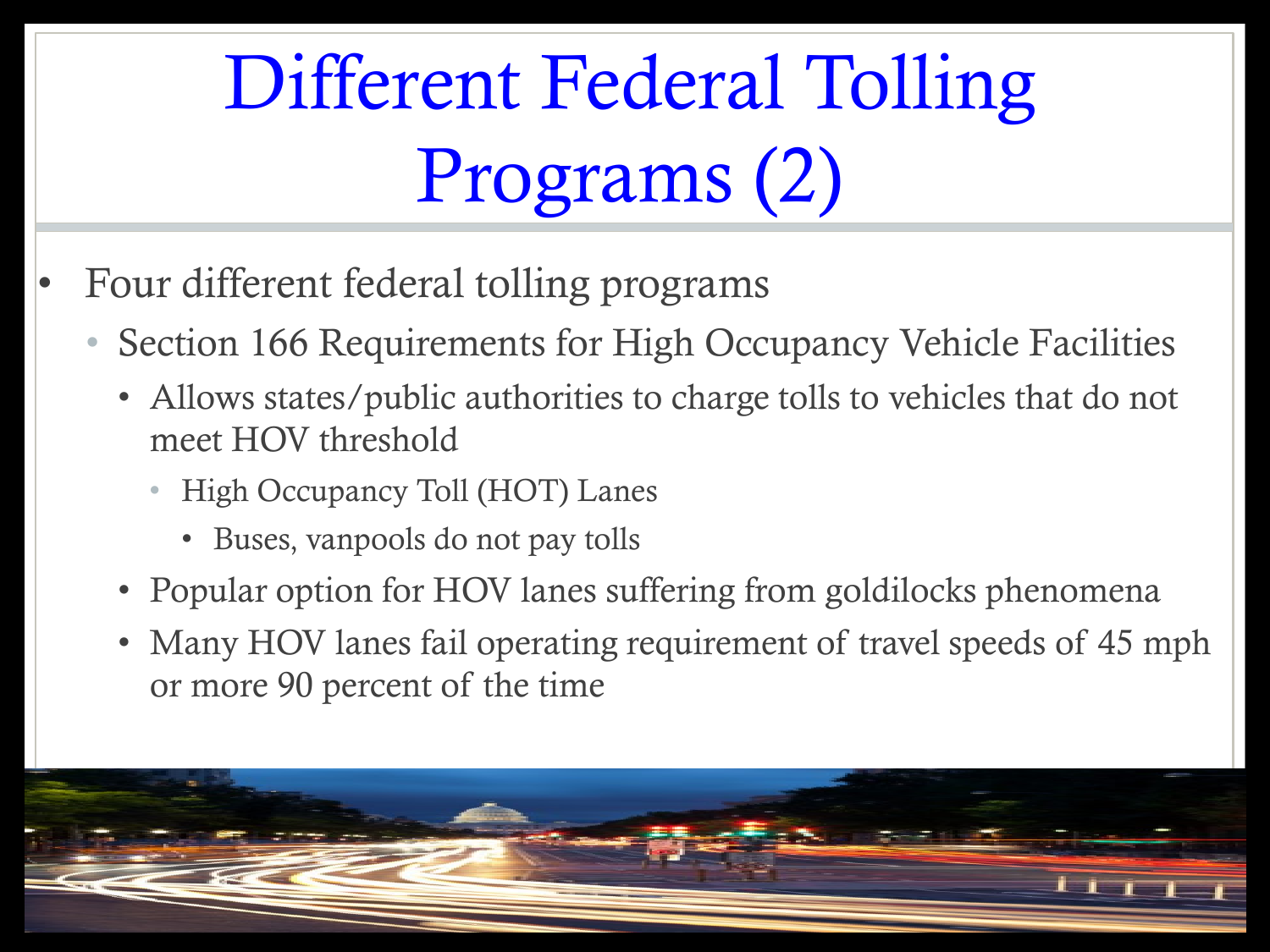## Different Federal Tolling Programs (3)

- Four different federal tolling programs
	- Interstate System Reconstruction Rehabilitation Pilot Program
		- Three pilot programs in three different states to rebuild an Interstate and then add tolls
		- States have three years to execute an agreement with FHWA
		- No state may have more than one slot
		- Several states interested including Wyoming
	- Value Pricing Pilot Program
		- Funds for local transportation programs to use tolling including congestion pricing to manage congestion
			- Congestion pricing Portland, OR Interstates

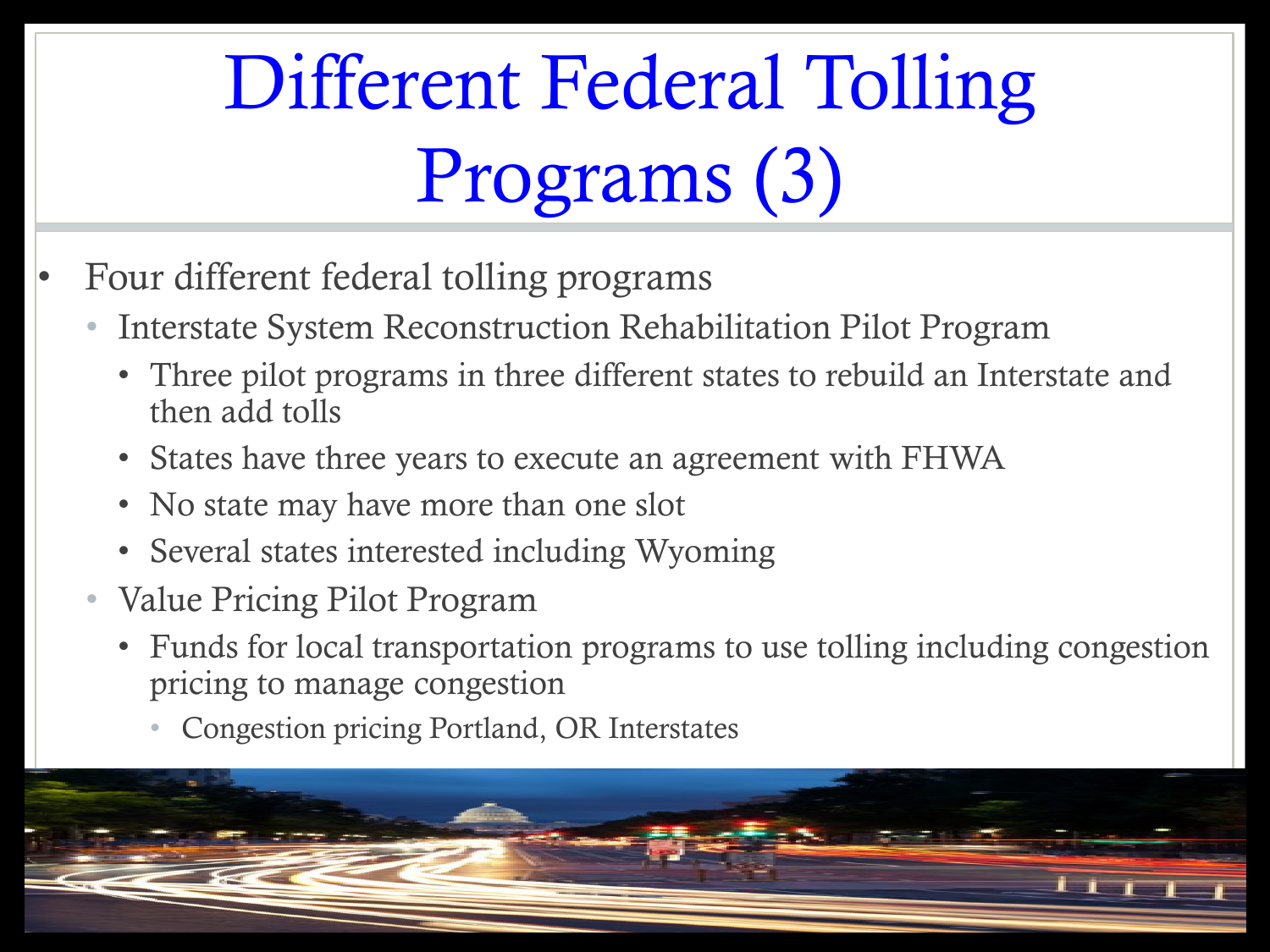### Future of Tolling

- Next surface transportation bill due in 2020 or 2021 may expand tolling
	- Senate's America's Transportation Infrastructure Act (ATIA) includes modest tolling expansion
- States need more freedom to toll roadways
- States or local governments own all roadways except for park service roads
	- States ought to be allowed to toll all Interstates with common sense restrictions
		- Value-added tolling
	- \$57 billion in needs on Interstate system
		- No current realistic revenue source
	- Added benefits
		- Service plazas on highways

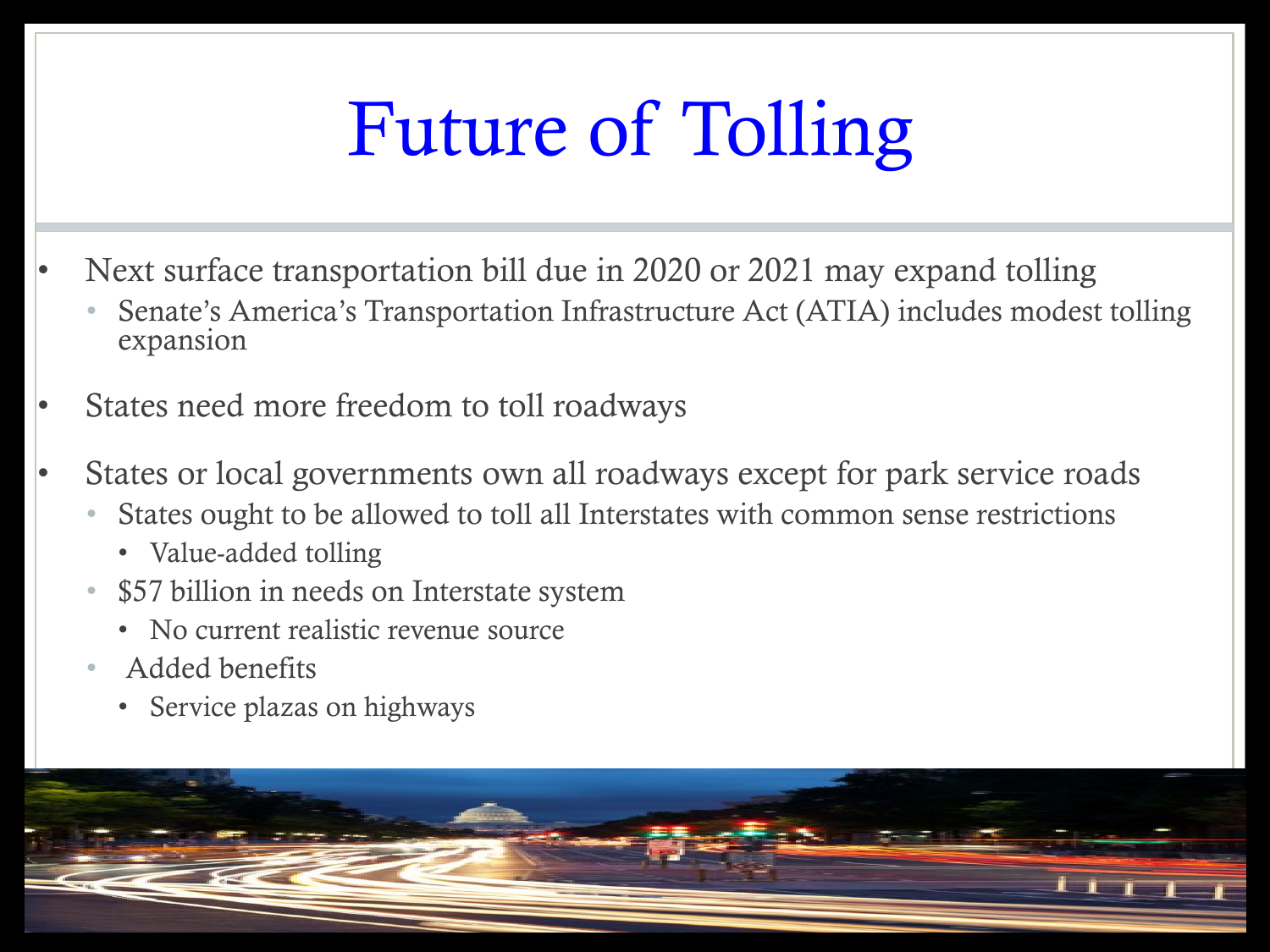## Tolls and Transit

- Tollroads have major benefits for bus rapid transit and express bus services
	- Managed Lanes transit buses can travel free of charge
	- Take advantage of consistent travel speeds, reliability to increase ridership
		- Express bus ridership in Miami increased by 400 percent
- Many regional tollroads allow buses to travel for free • Cost-effective transit solution